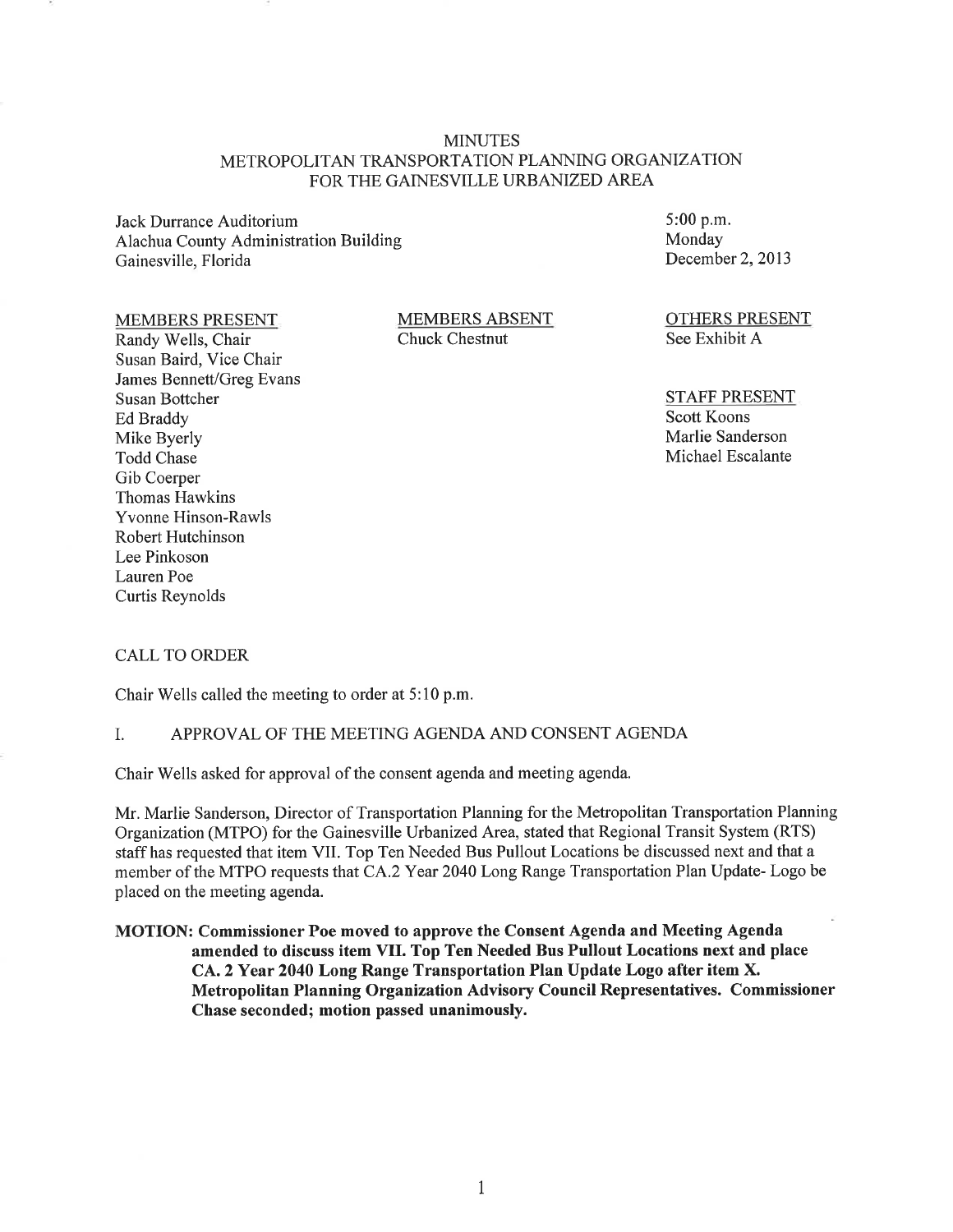#### TOP TEN NEEDED BUS PULLOUT LOCATIONS **VII**

Mr. Sanderson stated that the MTPO requested a top ten priority list of bus pullout locations. He also reported the advisory committees and staff recommendations.

Mr. Jesus Gomez, RTS Director and Mr. Matthew Muller, RTS Transit Planner, discussed the locations proposed by Regional Transit System staff and answered questions.

Ms. Debbie Leistner, City of Gainesville Transportation Planning Manager, discussed the Main Street report and answered questions.

Mr. Luis Diaz and Ms. Nelle Bullock spoke concerning the Citizens Advisory Committee recommendations.

### **MOTION: Commissioner Hutchinson moved to:**

- 1. approve the top ten bus pullout locations recommended by the Citizens Advisory Committee and the Bicycle/Pedestrian Advisory Board;
- 2. have staff provide a traffic analysis and safety assessment for each location; and
- 3. have staff provide a first cut of land acquisition, engineering, design and construction cost estimates.

**Commissioner Byerly seconded.** 

### **FRIENDLY AMENDMENT**

Commissioner Pinkoson asked that the two W. 13th Street Bus pullout locations be restored to the list. Commissioners Hutchinson and Byerly accepted the amendment.

### **ORIGINAL MOTION AS AMENDED**

**Commissioner Hutchinson moved to:** 

- 1. approve the top ten bus pullout locations recommended by the Citizens Advisory Committee and the Bicycle/Pedestrian Advisory Board;
- 2. request that staff prepare a traffic analysis that looks at traffic flow and a safety assessment to identify safety benefits for each location;
- 3. request that staff prepare preliminary cost estimates for land acquisition, engineering, design and construction; and
- 4. expand the list (see Exhibit 1) to include the W. 13 Street bus pullout locations.

Commissioner Byerly seconded; motion passed 10 to 1 with Mayor Braddy in dissent.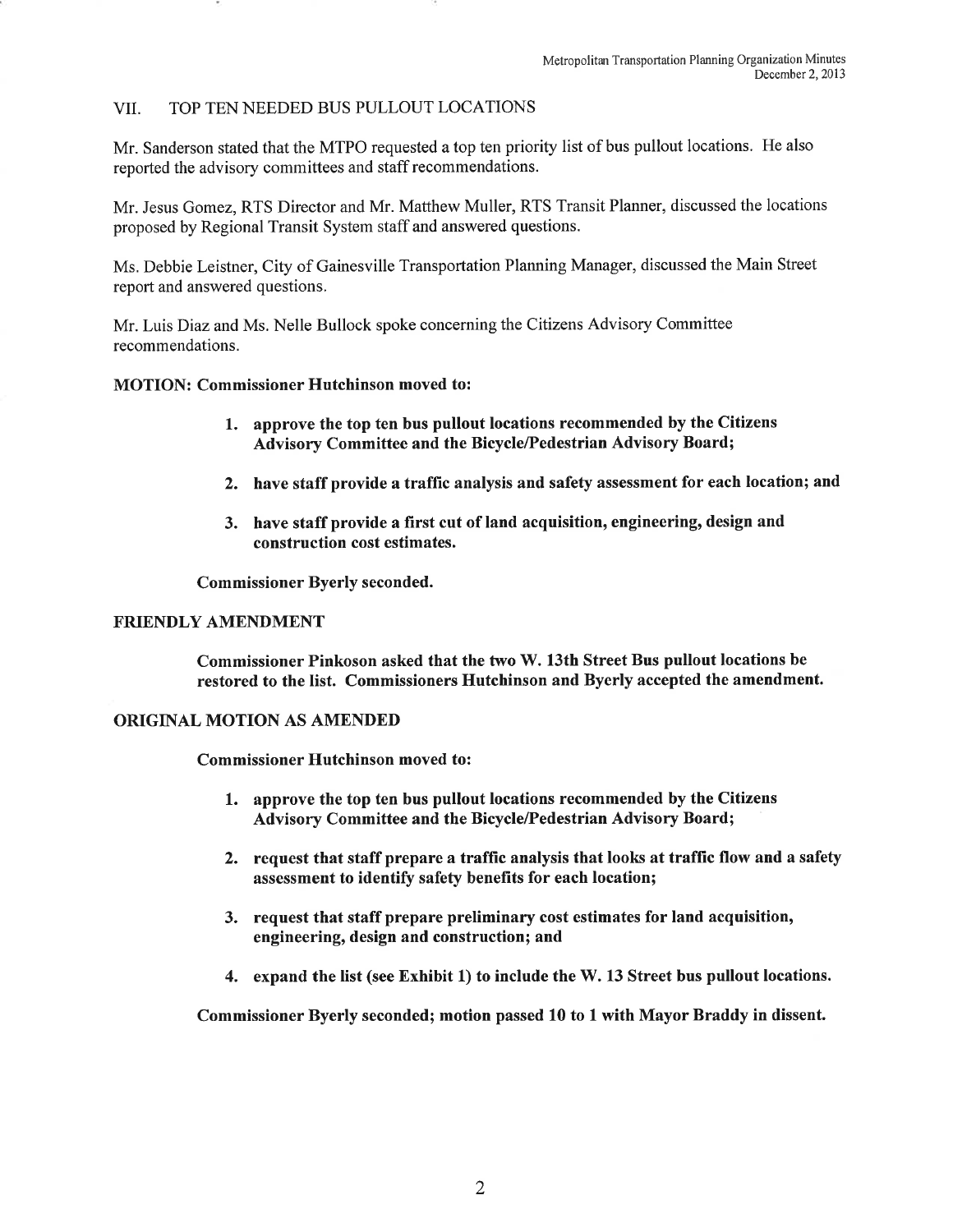#### $\Pi$ . PUBLIC INVOLVEMENT PLAN UPDATE

Mr. Sanderson stated that the MTPO is required to review its Public Involvement Plan and revise it as needed. He discussed the revisions that were made to the plan this year and answered questions. He noted that a 45-day legal notice was published in local newspapers inviting the public to attend today's meeting if they wanted to comment on the proposed revisions.

# **MOTION: Commissioner Pinkoson moved to approve the Public Involvement Plan update;** Commissioner Poe seconded; motion passed unanimously.

A member suggested that all MTPO members "like" the Gainesville MTPO Facebook page.

#### CITIZENS ADVISORY COMMITTEE- VACANT POSITIONS III.

Mr. Sanderson stated that the MTPO needs to fill five vacant positions on its Citizens Advisory Committee (CAC). He said that five positions have a term of office through December 31, 2016.

Chair Wells asked if there were any applicants present to speak concerning their candidacy.

Mr. Luis Diaz, Mr. Chris Towne, Mr. Kamal Latham, Mr. Ewen Thomson, Mr. Anson Adams, Ms. Nelle Bullock and Mr. Gil Levy spoke regarding their candidacy for the CAC.

Commissioner Gib Coerper, MTPO Rural Advisor, endorsed the candidacies of John Richter, Luis Diaz and Gil Levy.

Mr. Donald Shepherd endorsed the oral vote process.

# MOTION: Commissioner Chase moved to cast a written-only ballot. Commissioner Baird seconded; motion failed 4 to 7.

Mr. Sanderson conducted a voice rollcall ballot for the CAC candidates. He tabulated the votes and reported the results of the CAC appointment vote.

# **MOTION: Commissioner Hutchinson moved to:**

- 1. reappoint Nelle Bullock, Luis Diaz and Ewen Thomson to the CAC for a term through December 31, 2016; and
- 2. appoint Kamal Latham and Chris Towne to the CAC for a term through December 31, 2016.

# Commissioner Poe seconded; motion passed 10 to 1.

Two members noted that there are vacancies on several City and County advisory boards.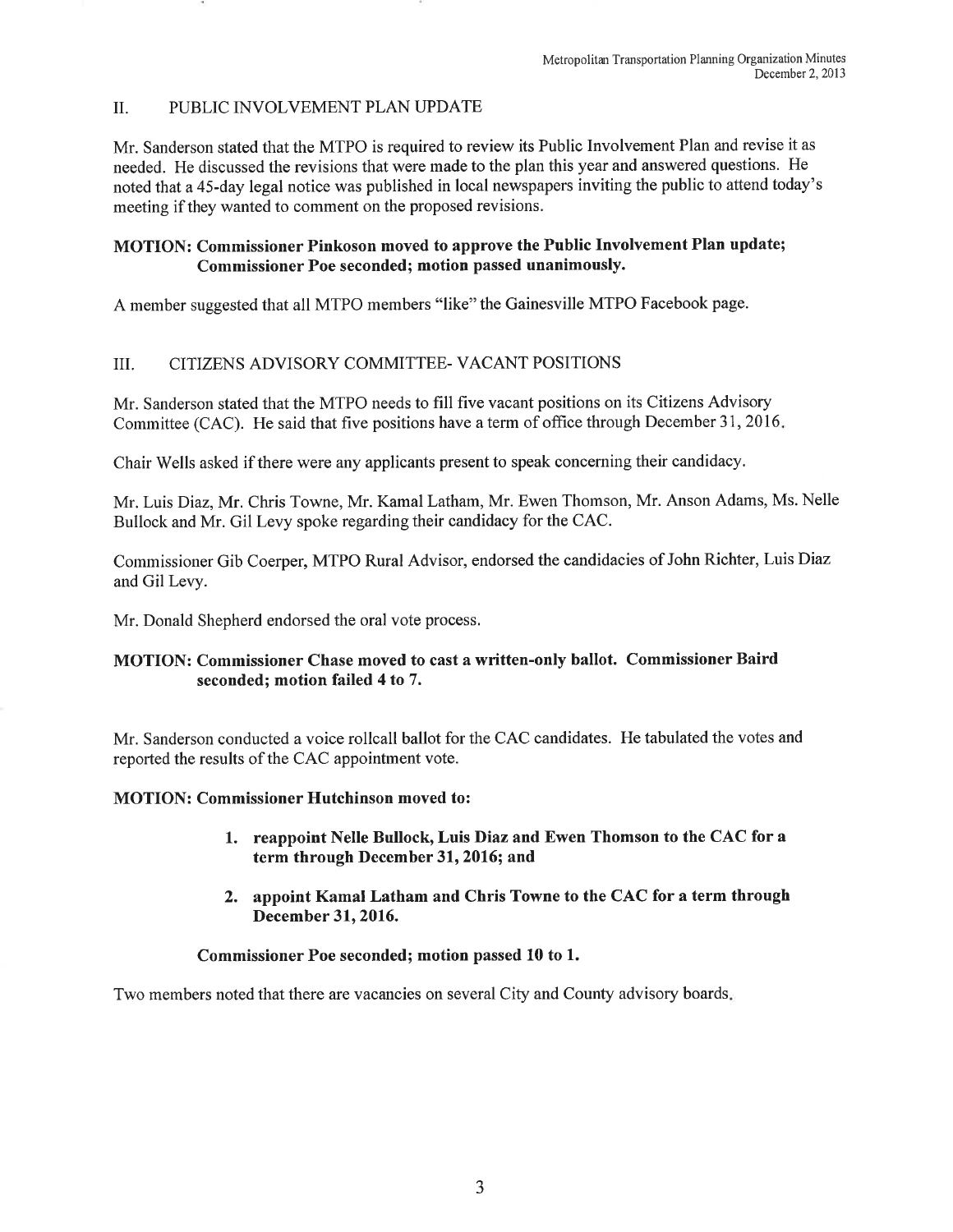#### BICYCLE/PEDESTRIAN ADVISORY BOARD-VACANT POSITIONS  $IV_{-}$

Mr. Sanderson stated that the MTPO needs to fill one vacant position on the Bicycle/Pedestrian Advisory Board. He noted that Mr. Kyle Gorman could not attend the meeting, but did send a statement which was provided to each MTPO member

Ms. Suzanne Skadowski spoke regarding her Bicycle/Pedestrian Advisory Board candidacy.

# MOTION: Commissioner Chase moved to appoint Suzanne Skadowski to the B/PAB for a term through October 31, 2016. Commissioner Hinson-Rawls seconded; motion passed unanimously.

Chair Wells requested that staff contact Mr. Gorman and encourage him to apply for the vacant City of Gainesville position on the Bicycle/Pedestrian Advisory Board.

# V. FLORIDA DEPARTMENT OF TRANSPORTATION (FDOT) TENTATIVE FIVE YEAR WORK PROGRAM

Mr. Sanderson stated that FDOT has submitted the Tentative Five Year Work Program for review and comment. He also discussed MTPO Advisory Committee recommendations. He noted that FDOT is also funding a \$100,000 multimodal emphasis corridor study.

Ms. Karen Taulbee, FDOT District 2 Transportation Specialist, discussed the new FDOT Tentative Work Program website, gave an overview of the Tentative Work Program and answered questions. She noted that there could be drainage and permitting issues with the State Road 121 turnlane project.

# MOTION: Commissioner Pinkoson moved to request that the Florida Department of Transportation fund the number two priority in the long range transportation plan on the State Highway System- State Road 121 (NW 34th Street) turnlanes for location where they are needed, such as NW 23 Terrace, NW 25 Terrace and the entrance to Rock Creek subdivision. Commissioner Wells seconded, motion passed unanimously.

A member noted that the bus pullouts priorities should be included in the List of Priority Projects.

#### VI. TRANSPORTATION REGIONAL INCENTIVE PROGRAM (TRIP)

Mr. Sanderson stated that FDOT has \$1.2 million available for this program and is requesting the submittal of an eligible project. He said that the City of Gainesville is preparing an application for this funding. He asked the MTPO to appoint a City of Gainesville representative to the Alachua/Marion Regional Transportation Plan Executive Committee. He also noted that the Executive Committee needs to endorse the City's project before December 12, 2013.

Mr. Dave Schwartz, MTPO Attorney, discussed the Sunshine Law and teleconference meetings and answered questions.

Mr. James Bennett, FDOT District 2 Urban Transportation Development Engineer, discussed the TRIP Program.

Ms. Leistner discussed the City's SW 62 Boulevard corridor project and answered questions.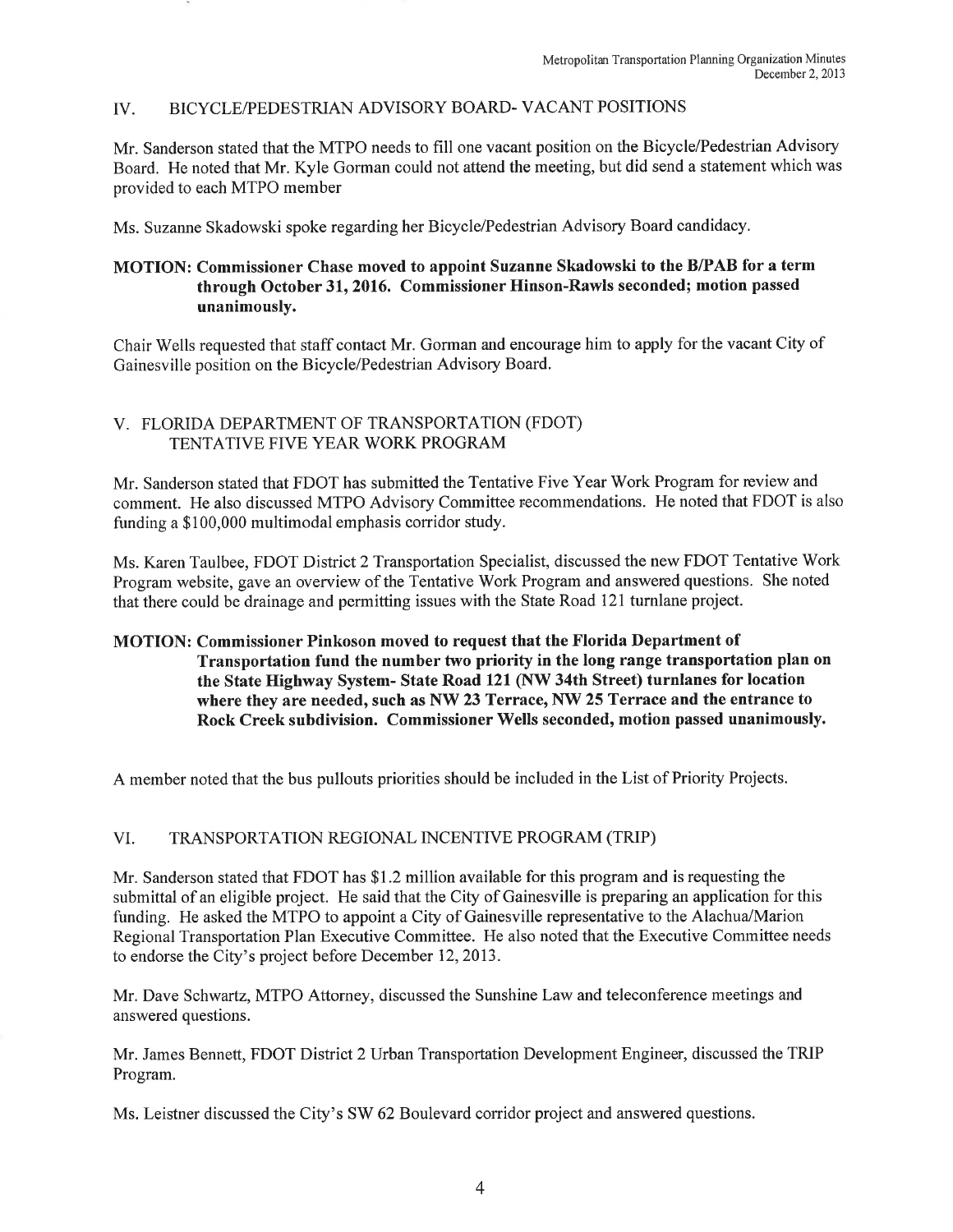### **MOTION: Commissioner Bottcher moved to:**

- 1. appoint to the Alachua/Marion Regional Transportation Plan Executive Committee- Commissioner Pinkoson as the Alachua County representative and Commissioner Hutchinson as his alternate and Commissioner Bottcher as the City of Gainesville representative and Commissioner Wells as her alternate;
- 2. recommend that the Alachua/Marion Regional Transportation Plan Executive Committee approve the SW 62 Boulevard Connector Project from Archer Road to Newberry Road as the number one TRIP priority; and
- 3. request that the City of Gainesville staff prepare a project description, cost estimate and schedule in time to submit it by the December 12, 2013 deadline.

### Commissioner Hinson-Rawls seconded, motion passed unanimously.

#### VIII. **ELECTION OF OFFICERS**

Mr. Sanderson stated that the MTPO needed to elect a Chair, Vice Chair and Secretary/Treasurer for the coming year. He identified the current officers and noted that the MTPO Chair traditionally alternates between the City Commission and County Commission.

# MOTION: Commissioner Byerly moved to elect Commissioner Baird as the Chair, Commissioner Poe as the Vice Chair and Commissioner Hutchinson as the Secretary/ Treasurer. Commissioner Hawkins seconded; motion passed unanimously.

Vice Chair Baird presented Commissioner Wells a plaque for his service as Chair.

#### IX. **AUDIT REVIEW COMMITTEE**

Mr. Sanderson requested that the MTPO appoint two members to an Audit Review Committee. He noted that the MTPO Secretary/Treasurer traditionally chairs this committee.

- **MOTION: Commissioner Hutchinson moved to appoint Commissioner Hutchinson and Commissioner Poe to the Audit Review Committee and to have Commissioner** Hutchinson serve as Committee Chair. Commissioner Hawkins seconded; motion passed unanimously.
- $X_{-}$ METROPOLITAN PLANNING ORGANIZATION ADVISORY COUNCIL **REPRESENTATIVES**

Mr. Sanderson asked the MTPO to appoint voting and alternate representatives to the Metropolitan Planning Organization Advisory Council (MPOAC) for the coming year.

MOTION: Commissioner Poe moved to appoint Commissioner Hutchinson as the voting representative and Commissioner Bottcher as the alternate representative to the Florida Metropolitan Planning Organization Advisory Council. Commissioner Byerly seconded; motion passed unanimously.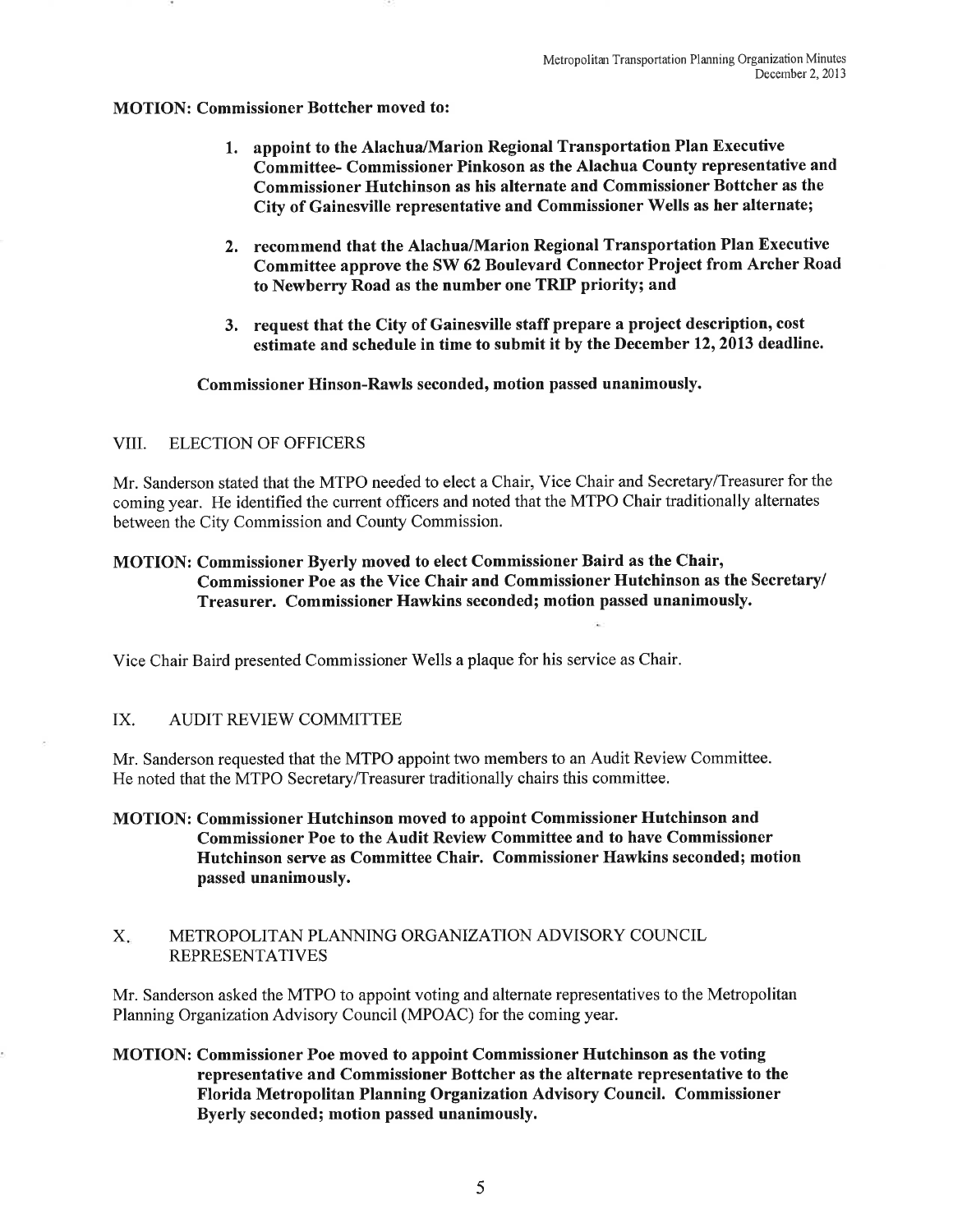# CA.2 YEAR 2040 LONG RANGE TRANSPORTATION PLAN UPDATE-LOGO

Mr. Sanderson stated that the MTPO wanted to discuss the proposed logo.

# MOTION: Commissioner Hawkins moved to approve the staff-recommended logo #5. **Commissioner Byerly seconded.**

Mr. Donald Shepherd commented on the logo modifications.

### **SUBSTITUTE MOTION:**

Commissioner Baird moved to approve logo #2 modified to state Livable Community **Creating Connections. Commissioner Poe seconded.** 

# **FRIENDLY AMENDMENT:**

Chair Wells asked that the Pedestrian symbol be green as in the current logo. Commissioners Baird and Poe accepted the modification.

### **SUBSTITUTE MOTION AS AMENDED:**

Commissioner Baird moved to approve logo #2 modified to state Livable Community Creating Connections and with the pedestrian symbol being green. Commissioner Poe seconded; motion passed 10 to 1 with Commissioner Hawkins in dissent.

#### XI. NEXT MTPO MEETING

Mr. Sanderson stated that the next MTPO meeting is scheduled for February 3, 2014 at 3:00 p.m.

#### XII. **COMMENTS**

# A. MTPO MEMBERS

There were no member comments.

#### $B<sub>r</sub>$ **CITIZENS**

Mr. Bennett stated that he wanted to recognized Ms. Taulbee's service to the MTPO. He announced that this was her last meeting and that she has been promoted to staff to the North Florida Transportation Planning Organization.

Several MTPO members thanked Ms. Taulbee for her service.

Ms. Taulbee thanked the MTPO.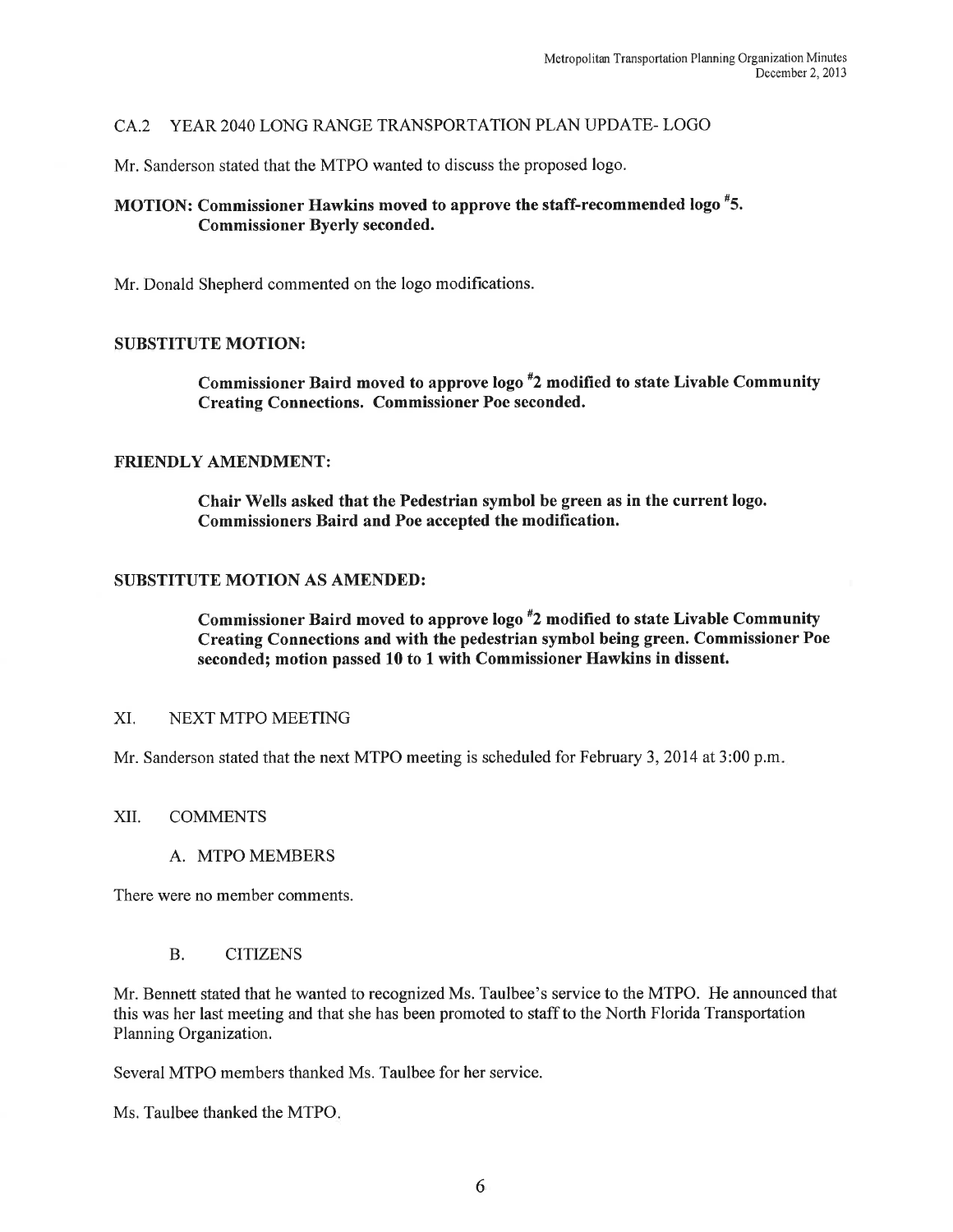Metropolitan Transportation Planning Organization Minutes<br>December 2, 2013

# C. CHAIR'S REPORT

12

There was no Chair's Report.

 $\mathcal{L}$ 

 $2/7/1/4$ 

Madrin

Robert Hutchinson, Secretary/Treasurer

 $\sim$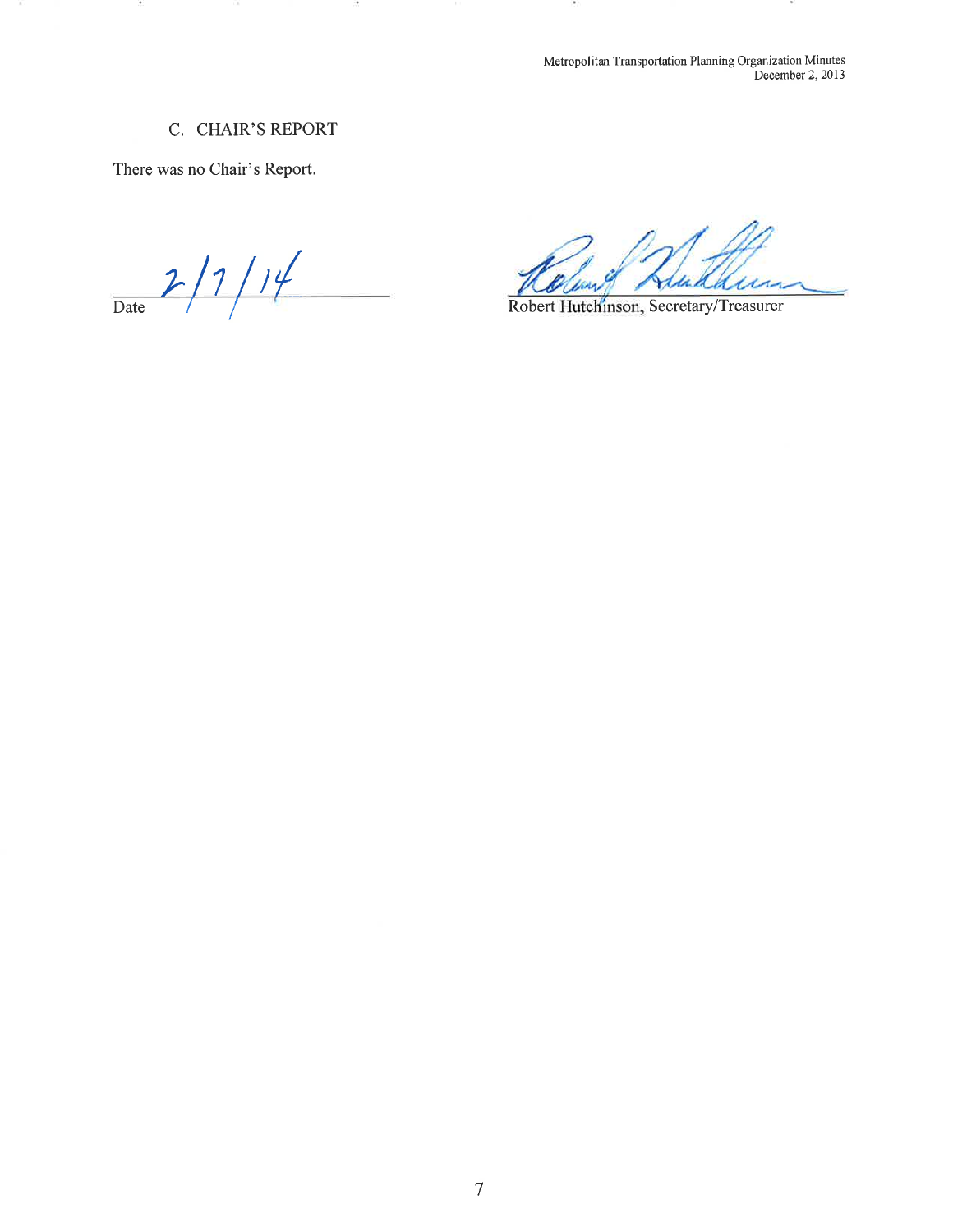Metropolitan Transportation Planning Organization Minutes December 2, 2013

# **EXHIBIT A**

**Alachua County** 

# **Interested Citizens**

Anson Adams Mike Fay Jeff Hays Nelle Bullock Ken Cornell Dave Schwartz Mark Sexton Luis Diaz Doug Dycus Kamal Latham Gil Levy **Wiley Page** Donald Shepherd Suzanne Skadowski Ewen Thomson Chris Towne

# **City of Gainesville** Russ Blackburn **Paul Folkers** Jesus Gomez Debbie Leistner **Matthew Muller Teresa Scott**

# **Florida Department** of Transportation

Karen Taulbee

\* By telephone

Sara Varela

<sup>#</sup> Spoke and provided written comments

t:\mike\em14\mtpo\minutes\dec02min.doc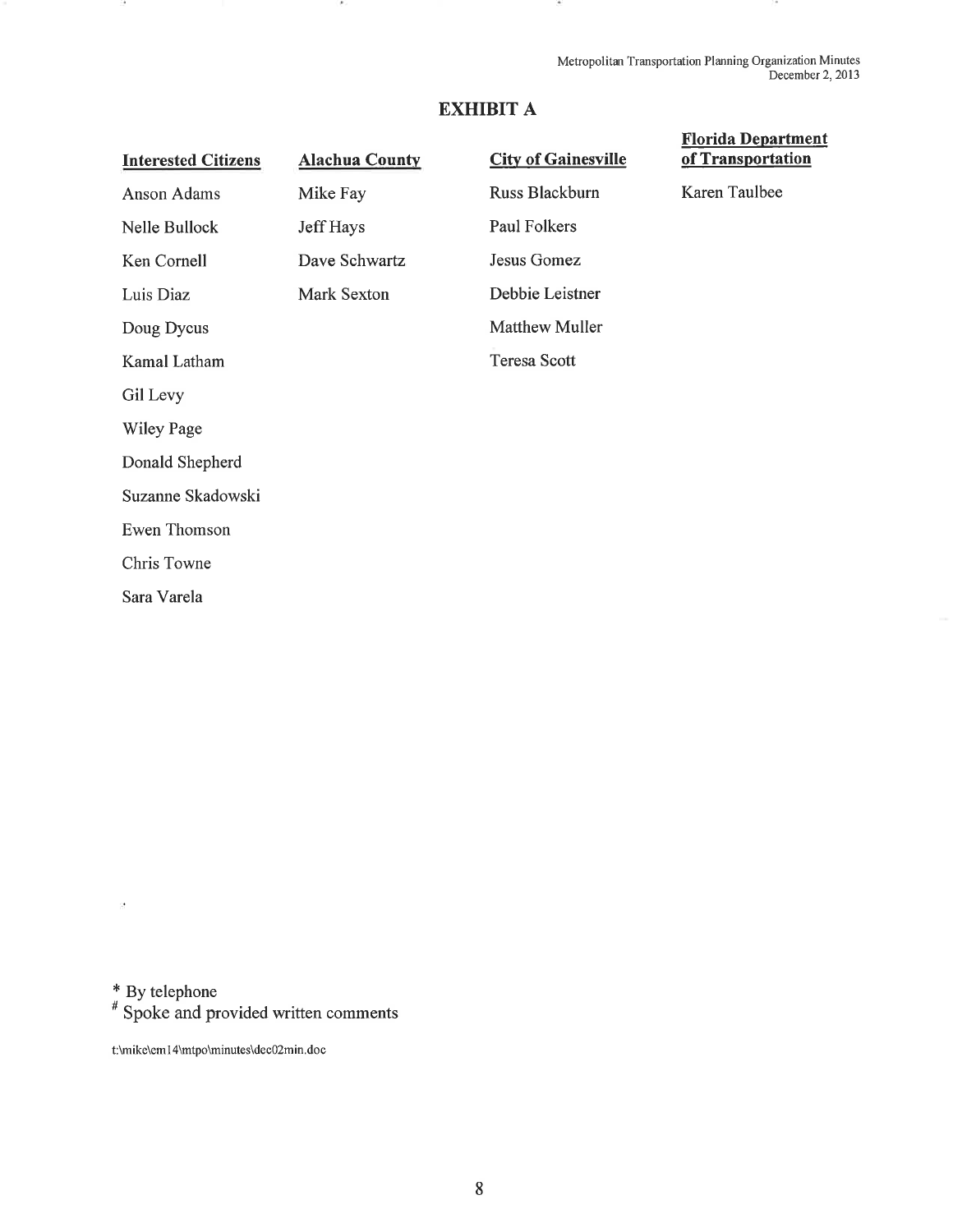# **Exhibit 1**

# **Table G-1 Bus Pullout Priorities**

|                         |                                      | <b>Bus</b>  | Location                            |                                                                                   |
|-------------------------|--------------------------------------|-------------|-------------------------------------|-----------------------------------------------------------------------------------|
| <b>Priority</b>         | <b>Project</b>                       | <b>Stop</b> | [Cross-Street]                      | <b>Description</b>                                                                |
| 1                       | <b>Main Street</b>                   | 763         | AT: NE 14 Avenue                    | Construct southbound bus pullout<br>adjacent to Publix parking lot                |
| $\overline{\mathbf{2}}$ | <b>Main Street</b>                   | 703         | AT: NE 14 Avenue                    | Construct northbound bus pullout<br>adjacent to post office parking lot           |
| 3                       | SW 20 Avenue                         | 815         | AT: SW 42 Drive                     | Construct westbound bus pullout<br>across from Ventura Apartments                 |
| 4                       | SW 20 Avenue                         | 810         | AT: SW 34 Street                    | Construct westbound bus pullout<br>across from Windsor Terrace<br>Apartments      |
| 5                       | SW 62 Boulevard                      | 818         | AT: SW 20 Avenue                    | Construct westbound bus pullout<br>across from The Woodlands<br>Apartments        |
| 6                       | <b>SW 2 Avenue</b>                   | 191         | AT: SW 34 Street                    | Construct eastbound bus pullout<br>across from Westgate Shopping<br>Center        |
| $\overline{\mathbf{z}}$ | <b>Gale Lemerand</b><br><b>Drive</b> | 1253        | AT: Museum Road                     | Construct northbound bus pullout<br>across from Graham Hall                       |
| 8                       | SW 20 Avenue                         | 814         | AT: SW 40 Terrace                   | Construct westbound bus pullout<br>across from the Pinetree Gardens<br>apartments |
| 9                       | <b>Main Street</b>                   |             | FM: State Road 26<br>TO: N 8 Avenue | Construct southbound bus pullout                                                  |
| 10                      | <b>Main Street</b>                   |             | FM: State Road 26<br>TO: N 8 Avenue | Construct northbound bus pullout                                                  |
| 11                      | <b>NW 13 Street</b>                  | 265         | AT: NW 29 Road                      | Construct northbound bus pullout<br>adjacent to WalMart parking lot               |
| 12                      | SW 13 Street                         | 685         | AT: SW 36 Place                     | Construct northbound bus pullout<br>adjacent to The Landings<br>Apartments        |

 $FM = From;$   $N = North; NE = Northleast; SE = Southeast; SW = Southwest$